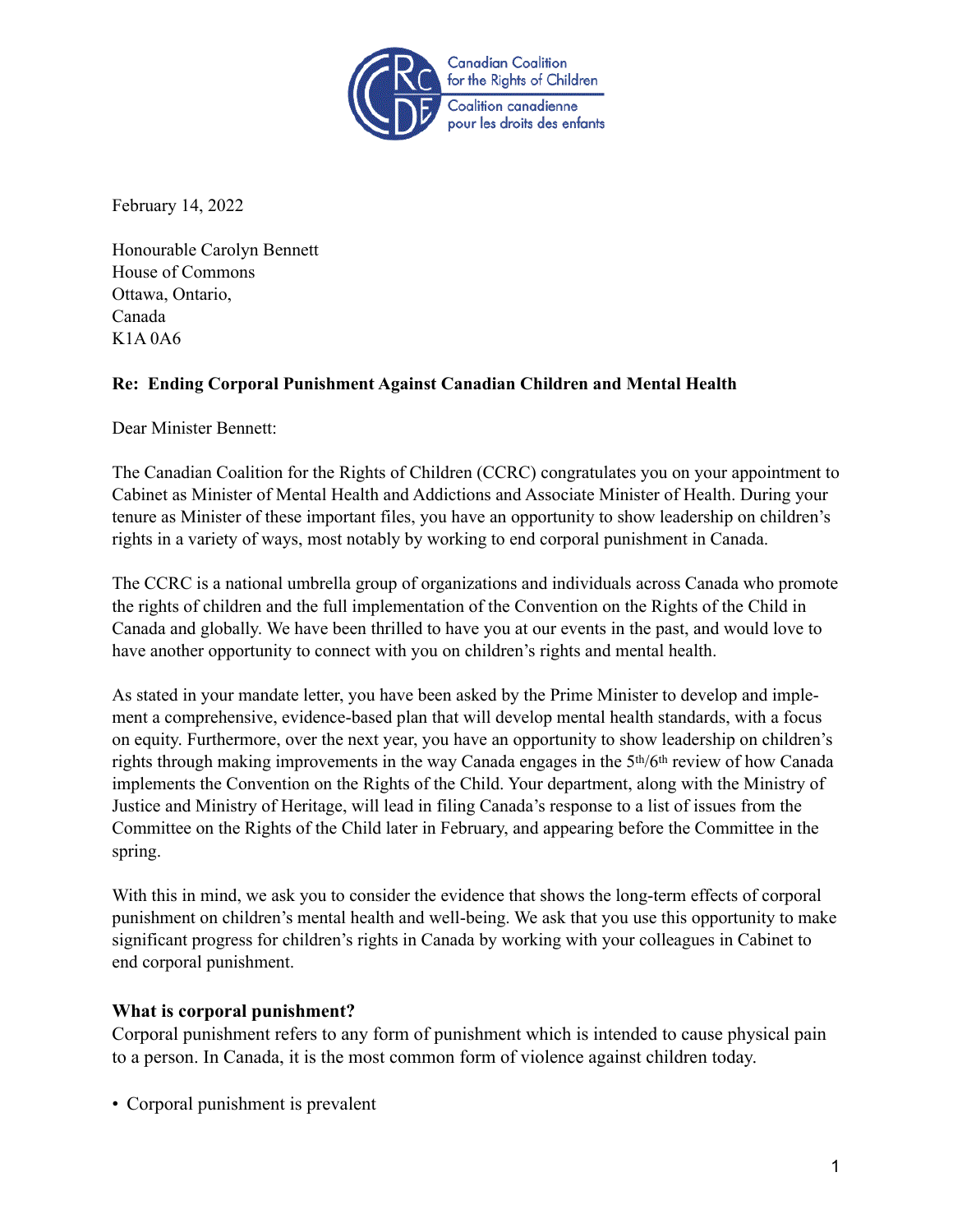- It physically injures children
- It impairs development
- It is universally harmful; and it is costly to society.

## **UN 5th/6th Review**

The Committee on the Rights of the Child has noted in previous reports that Canada has failed to make ending corporal punishment a priority. In 2012[, it noted:](http://rightsofchildren.ca/wp-content/uploads/2016/03/Canada_CRC-Concluding-Observations_61.2012.pdf)

*"The Committee is gravely concerned that corporal punishment is condoned by law in the State party under Section 43 of the Criminal Code. Furthermore, the Committee notes*  with regret that the 2004 Supreme Court decision Canadian Foundation for Children, *Youth and the Law v. Canada, while stipulating that corporal punishment is only justified in cases of "minor corrective force of a transitory and trifling nature," upheld the law. Furthermore, the Committee is concerned that the legalization of corporal punishment can* 

*lead to other forms of violence."* 

Giving high priority and specific attention to the ending violence against children, it is essential to have effective legislation and to fulfill Canada's duties under the Convention on the Rights of the Child, which Canada ratified thirty years ago.

### **Truth and Reconciliation Calls to Action #6**

In 2015, the Truth and Reconciliation Commission of Canada released its summary report and Calls to Action, documenting how the past 150 years of Canada's relationship with Indigenous Peoples have been characterized by broken treaties, by physical, sexual, emotional, and cultural violence, and by the "destructive dynamics" of an oppressive colonial system. Prime Minister Trudeau has said that he wants to implement the TRC Calls to Action. With this in mind, we ask that you consider TRC #6, which states:

*We call upon the Government of Canada to repeal Section 43 of the Criminal Code of Canada.* 

Call to Action 6 is addressed specifically to the Canadian government, although we realize other duty-bearers, such as Christian churches have responsibility as well. Normative Western European interpretations of Christian texts were used to justify and propagate violence toward Indigenous children in the residential schools. These texts continue to be used to rationalize and normalize corporal punishment against children today. Call to Action 6 makes visible a complex and multi-dimensional problem: it is about child violence and the health of children; it is about religion; and it is about the ongoing process toward decolonization and reconciliation.

# **Laurent Commission**